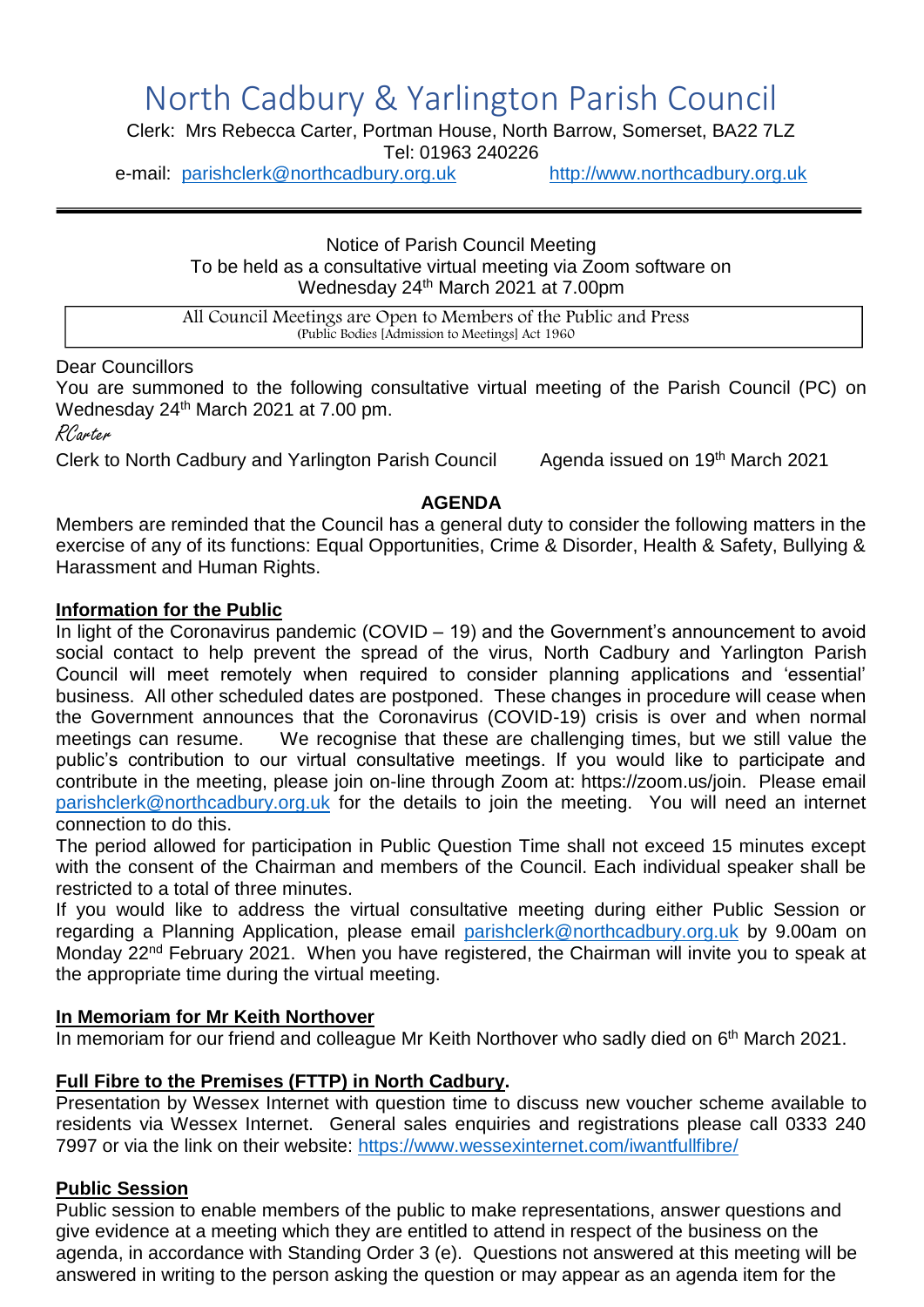next meeting. Members of the public are asked to restrict their comments, and/or questions to three minutes.

# **Reports from County and District Councillors.**

District and County Councillors may give short verbal reports on matters affecting the Parish.

# **21/18. Apologies for Absence and to consider the reasons given.**

Council to receive apologies for absence and, if appropriate, to resolve to approve the reasons given.

## **21/19. Declarations of Interest.**

Members to declare any interests they may have in agenda items that accord with the requirements of the Local Authority (Model Code of Conduct) Order LO9-12 May 2018. (NB this does not preclude any later declarations).

## **21/20. Minutes.**

To approve the Minutes of the Virtual PC Meeting held on Wednesday 24<sup>th</sup> February 2021.

## **21/21. Planning.**

- a. Applications received.
- PC to consider applications for recommendation to SSDC:

i. **PA 21/00111/S73**. S73 application to vary condition 2(approved plans) of approval 18/03435/FUL to reflect a change in plans due to internal alterations, resulting in external changes to the approved scheme, on the same footprint at Galhampton Country Store, High Road, Galhampton.

b. SSDC Decisions. None received.

# **21/22. PC Meeting Dates 2021**

To approve the change of PC meeting dates in 2021 to 14<sup>th</sup> April (NC Annual Parish Meeting followed by Ordinary PC Meeting), 12<sup>th</sup> May (Yarlington Annual Parish Meeting followed by Annual PC meeting leading into ordinary PC meeting), 16<sup>th</sup> June and 21<sup>st</sup> July; September to November remain unchanged.

#### **21/23. North Cadbury and Yarlington Neighbourhood Plan Working Group (NPWG).** Progress report.

# **21/24. Highways and Footpaths Report.**

a. PC Representatives to provide progress reports.

b. To discuss speed mitigation measures on Cary Road to reduce the speed of cars entering the village from the A359.

# **21/25. Finance.**

- a. **Balance of the Councils Bank Account & Bank reconciliation**. To report on Council's Bank Account.
- b. **Accounts for payment**
	- To review and approve a schedule of items of expenditure: Dorset Planning Consultant Ltd Inv 0614 and 0618 - NP £2,897.50 Clerk's Expenses to Jan to Mar 21 **EXPENSION** E39.00 Society of Local Council Clerks Training seminar (shared cost) £18.00

c. Grass Cutting Contracts at North Cadbury and Galhampton Village Halls.

To discuss future renewals of village hall grass cutting contracts, e.g. to accept the cheapest quote (fixed price) or preferred contractor (based on number of cuts per season).

#### **21/26. Items for Report and Future Business**

Please notify items to the Clerk at least 24hrs before the meeting.